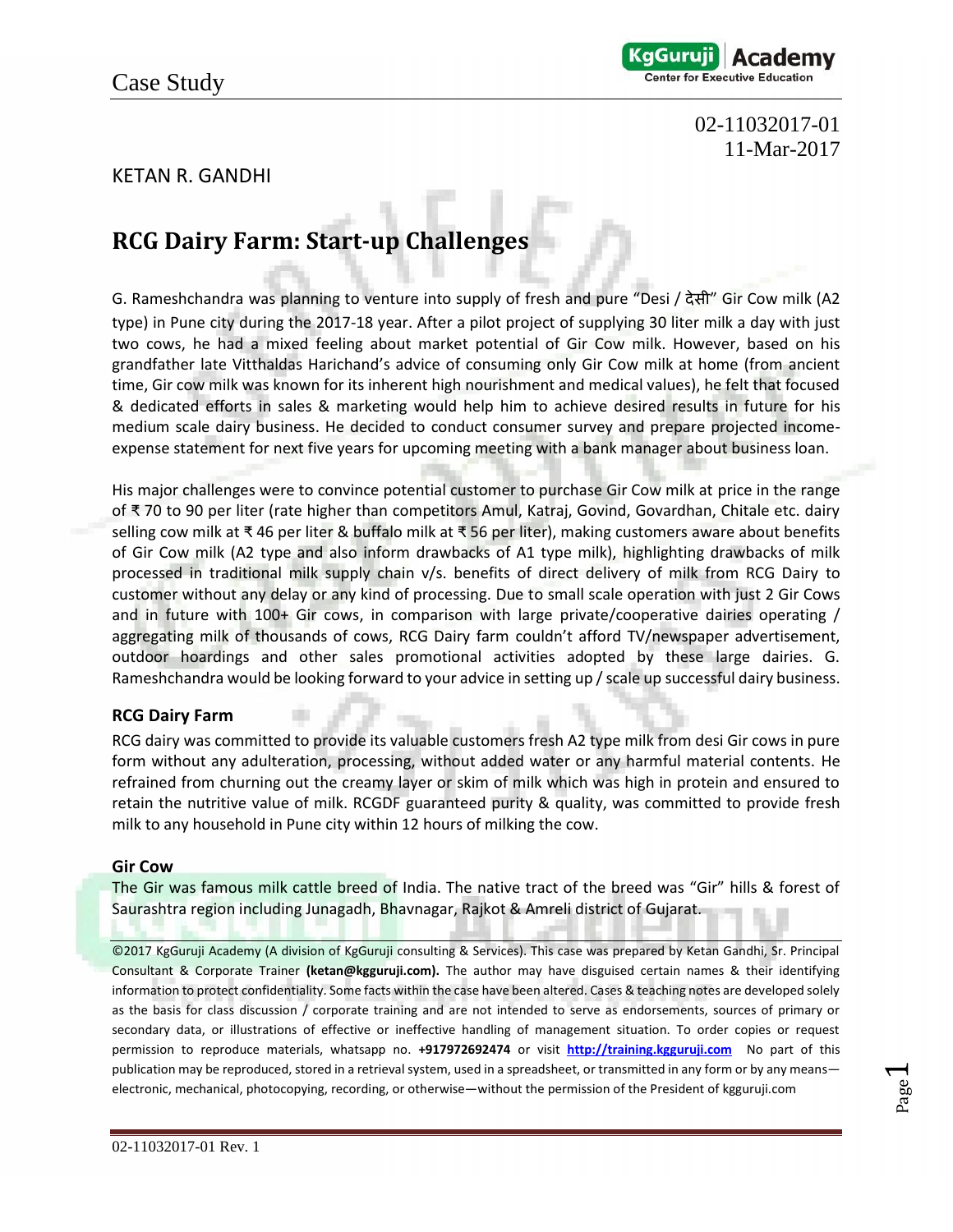### Case Study

The countries like Brazil, Mexico, USA, Venezuela, New Zealand, Australia and many other countries imported Gir cow breed from India for the milk. The Gir was distinctive in appearance, typically having a rounded and domed forehead (being the only ultra-convex breed in the world), long pendulous ears and horns which spiral out and back. Gir were generally mottled with the color ranging from red through yellow to white, black being the only unacceptable color. They originated in the state of Gujarat. The breed was known for its distinct appearance, height & weight and natural beauty which made it very different from the Jersey cows etc.

KaGuruii

**Center for Executive Education** 



The average milk yield for the Gir is 2000 liter per lactation (6-8 months in a year, 6 to 10 lactation period in its lifespan), with a record production of 3182 kg at 4.5% fat in India. The breed was on the verge of extinction from India as people of India preferred to consume more of buffalo milk then the cow's milk and due to lack of breeding programs and irrational crossbreeding with breeds more common to western nations.

### **Benefits of A2 (desi cow milk) milk**

"A2 Milk contains only the A2 type of beta-casein protein rather than the more common A2 protein found in regular milk." A2 milk was characterized by a distinct golden color / yellow color in comparison with white milk. There were many benefits of A2 milk reported through various research findings and farmer's experiences during last two hundred years. Desi cow mill was termed as "Amrut" in Ayurveda because of its overall medical & health benefits thousands of years ago in India. Other benefits of A2 milk were summarised below;

- Most of Ayurveda medicines were prescribed to be taken with desi cow milk only by majority of doctors & physicians
- highly recommended for infants & kids, pregnant women, senior citizen because of its enriching milk protein contents
	- Ayurvedic ghee from desi cow milk cures acidity, used in panchakarma to treat headache, strengthen bones
	- contains important elements which helped keep up fitness, brain development and fighting dreadful disease such as cancer, diabetes & heart diseases
- must for babies after few months of birth
- prevents formation of serum cholesterol
- one of the best natural anti-oxidants, which gave energy & full protection
- Regular consumption of A2 milk increased good cholesterol (HDL), stimulated digestion & aided absorption of fat soluble vitamins
- good for kidney due to Amino acids that made protein easily digestible
- As milk has more protein, more calcium and more vitamins compared to A1 milk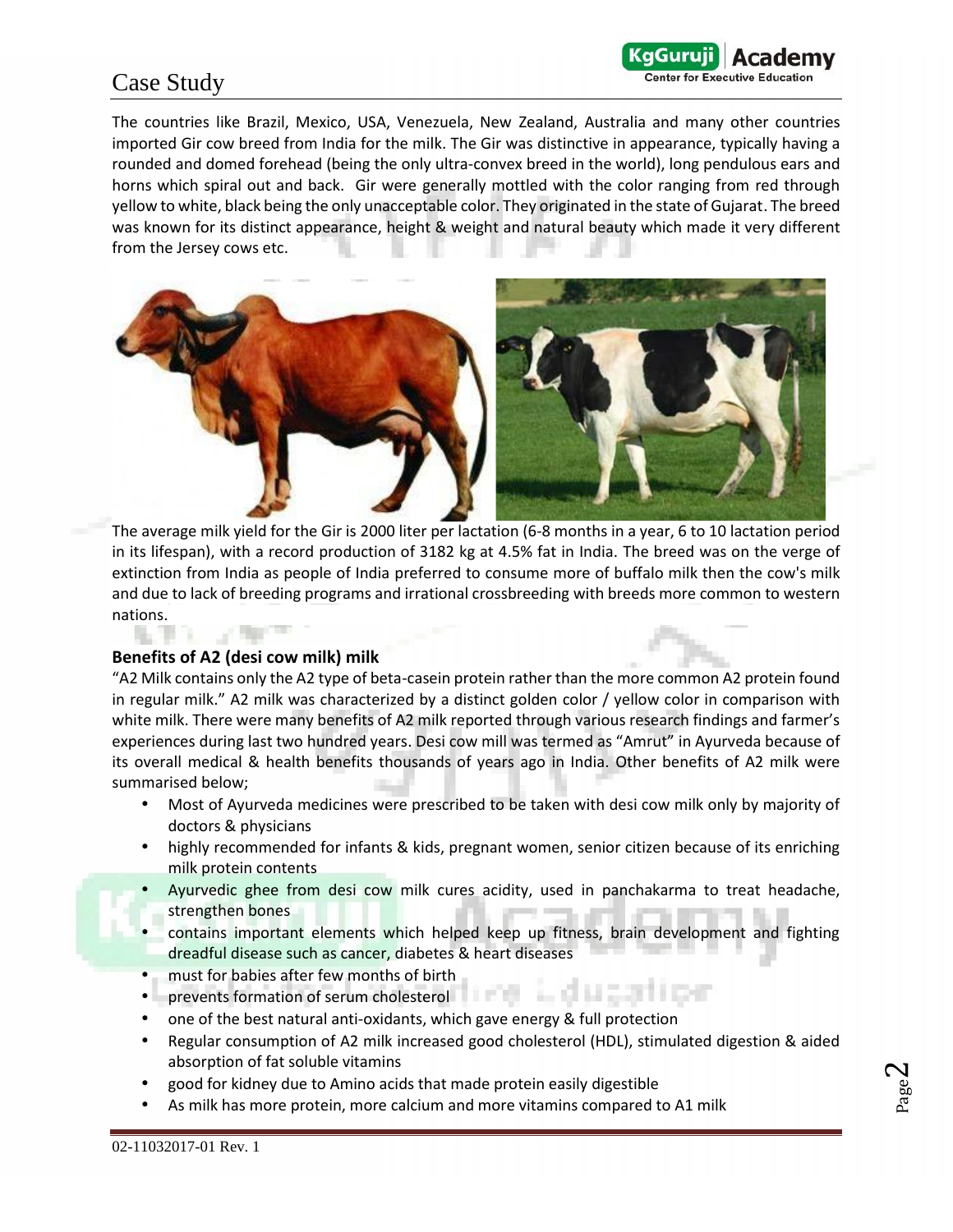### Case Study

### **Drawbacks of A1 Milk**

A1 milk means the milk delivered using Jersey, Holstein etc. cows. Most of the milk dairy across India processed Jersey / Holstein cow milk mixed with Gir cow milk and sold as cow milk. Holstein cows were known as world's highest milk production dairy animal. This breed was developed in Netherlands, 2000 years ago through artificial cross breeding of a wild animal named URUS for higher milk and meat production purpose. originally a breed People of Europe haunted this wild animal for good quality and quantity of meat, but, haunting was difficult, hence, this wild animal was cross breed with various animals, thus, were born modern day Jersey, Holstein and F.S. cows.

KaGuruji

**Center for Executive Education** 

Studies made in New Zealand in mid '90s revealed that A1 milk of foreign breed cows was the major cause of High blood pressure, metabolic degenerative disease, Diabetes type-1 in children, mental disorder in old age, cardiovascular disease, schizophrenia, sudden infant death syndrome, auto immune disease, intolerances & allergies, digestive disorder, stomach ulcers, Crohn's disease, hormonal changes in children due to injection of hormones given to these cows for more milk etc. Hence, so many countries like Brazil, European countries avoided consuming A1 milk for human being.

#### **Traditional milk supply chain v/s RCGDF's direct fresh milk delivery**

G. Rameshchandra firmly believed that RCGDF's direct fresh milk delivery to customer with in few hours of milking cow had several advantages over milk supplied to customer from Traditional milk supply chain dairies. Traditional chain of milk supply starts with farmers / cow farms milking the cows and delivers it to collection centre of dairy in their village. Milk was transported from village collection centres to processing & chilling plants. Packed & branded milk bags transported to retail shop for delivery to consumer on subsequent day. This process takes more days & hours than RCGDF's milk distribution.

RCGDF's direct milk distribution also gave assurance to customers that there was no chance of any malpractice / adulteration of milk. (Several media channels reported how middlemen adulterated milk with urea, sugar, salt, oil etc. Several rackets were busted in past who were engaged in manufacturing of milk with harmful chemicals)

#### **Gir cow milk sales price**

Although Gir cow milk was rich in its nutritive value, the Gir cow's daily lactation capacity was less (10 – 15 liters) as compared with foreign breeds like Jersey / Holstein (25 – 30 liters milk/day). However, daily fixed expenses for both types of cows remained same. RCGDF also would need to spend lot of money to purchase Gir cow (average ₹ 80000 per cow, ₹ 40000 more than Jersey cow).

Dr. G. Rameshchandra knew that if A2 milk would be marketed well, it can be sold in the market with ₹ 15 to 25 per liter profit margin.

#### **Resource Planning**

G. Rameshchandra was planning to obtain loan from bank to purchase 100 cows (@ 15% simple interest). He knew that a Barn for cows would not be available less than ₹ 2,00,000 per month rent. Other expenses like electricity, fodder, veterinary aid, water, insurance and labour expenses will be nearly ₹ 8000 per cow per month and sales & promotion cost ₹ 1,00,000 per month (through inserts in local newspaper). Rate of income tax is 30% for a dairy farm. The loan repayment will have to be completed in five years in equal instalments. RCGDF would incur ₹ 10 per liter cost for home delivery within Pune city area.